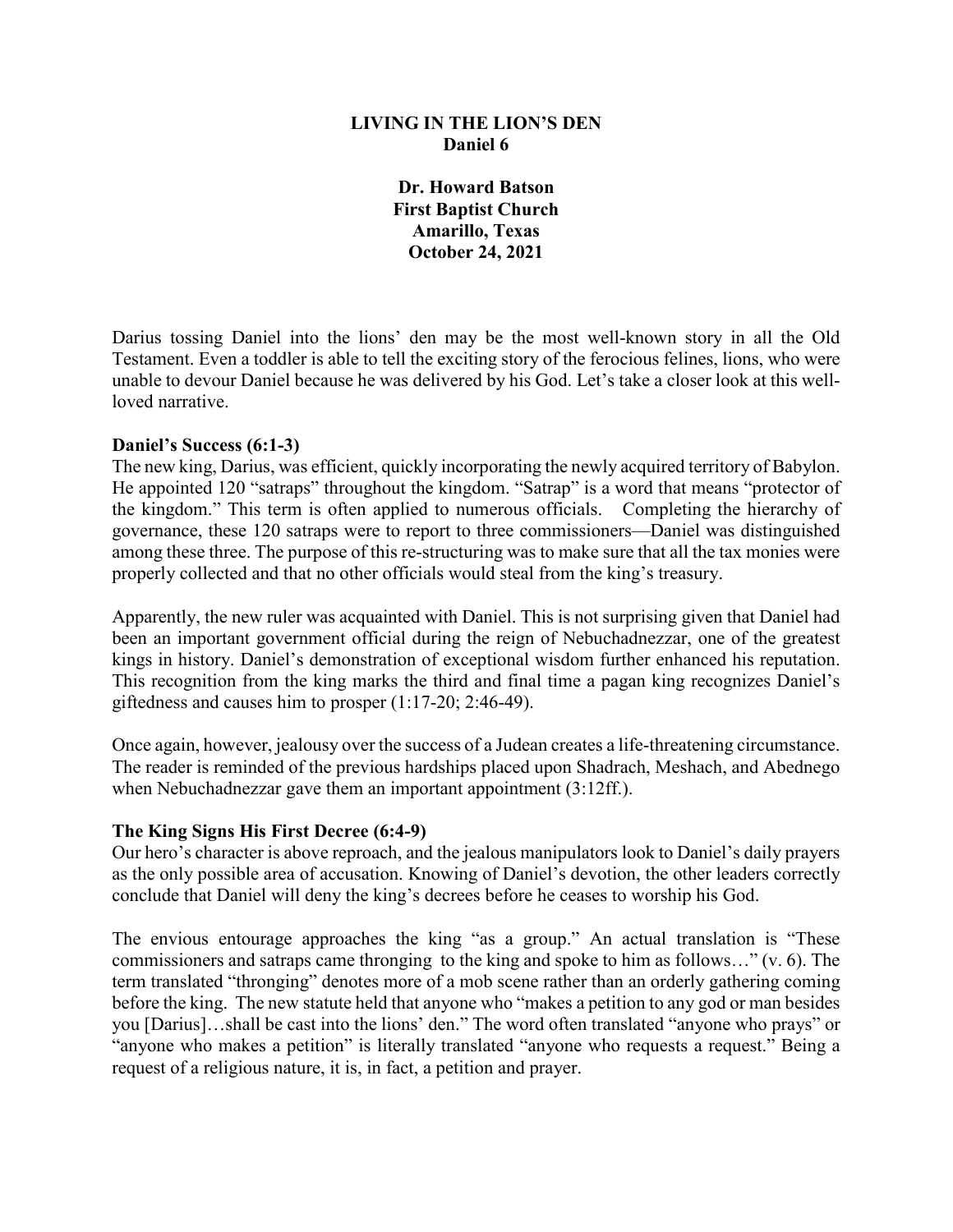During this thirty-day period, one could pray to neither gods nor man, but only to the king himself. The odd expression concerning "praying to a man" is a reflection that certain priests were seen as mediators who received the prayers of the people and placed them before the gods. During this particular period, Darius was to be the only mediator, with all prayers directed either through or to the king himself.

Both the Assyrians and the Persians captured lions and placed them in cages, to be later released for royal hunting events to entertain the ruling class. The word used for "pit" or "den" could indicate either a natural or man-made cavern into which the victims would be cast. Concerning the claim that the law of the Medes and Persians cannot be revoked, the account of Esther and Mordecai also indicates that the Persian kings were obligated to obey their own laws (see Esther 1:19; 8:8). By hiding their true agenda to remove Daniel from his place of prominence, Daniel's adversaries have actually set a trap for both him and their king.

# **Daniel's Accusers Plan His Death (6:10-15)**

The narrative now shifts away from the king's court to Daniel's house. Despite knowing the consequences awaiting anyone who might disregard the royal decree, Daniel, without hesitation, continues with his prayer and praise. Daniel could have easily equivocated between obeying or disobeying the king's command. After all, all he needed to do was either hide his acts of devotion or simply rationalize a thirty-day respite from his religious activity until the king's law had, at last, lapsed. Simply taking a pause from his prayers surely wasn't the same as being asked to bow down before an idol (cf. 3:10). In keeping with his character, however, Daniel did not lose heart and continued to "sing the Lord's song in a foreign land" (Psalm 137:4). Without any inner turmoil, Daniel continued in his prayers of devotion.

Two immediate questions arise from the text: (1) Why did Daniel turn toward Jerusalem to pray? and (2) Why did he pray three times a day? During Solomon's prayer of dedication to the temple in Jerusalem, we read these words:

When the heavens are shut up and there is no rain, because they have sinned against Thee, and they pray toward this place and confess Thy name and turn from their sin when Thou does afflict them…(1 Kings 8:35).

By the time of Daniel's prayer, the temple, of course, was already in ruins, having been torn down by the Babylonians. Daniel still turned toward the holy city, however, because of longing in his heart and hope for the future.

Concerning the custom of praying three times a day, we are reminded of the words of the Psalmist, "Evening, morning, and noon, I cry out in distress, and He hears my voice" (Psalm 55:17). Clearly there were no specific Jewish laws that mandated the number of times per day that one should pray. Some scholars, nonetheless, speculate that the custom of praying three times a day was established during this time of exile. Daniel's daily prayer was not in rebellion against the royal decree; it was simply his daily discipline of devotion.

Knowing Daniel to be a faithful monotheist (worshiper of only one God), the conniving commissioners and satraps found Daniel as they expected—continuing the prayerful worship of his God regardless of the threat of the lions' den. Well aware of the king's fondness for their Judean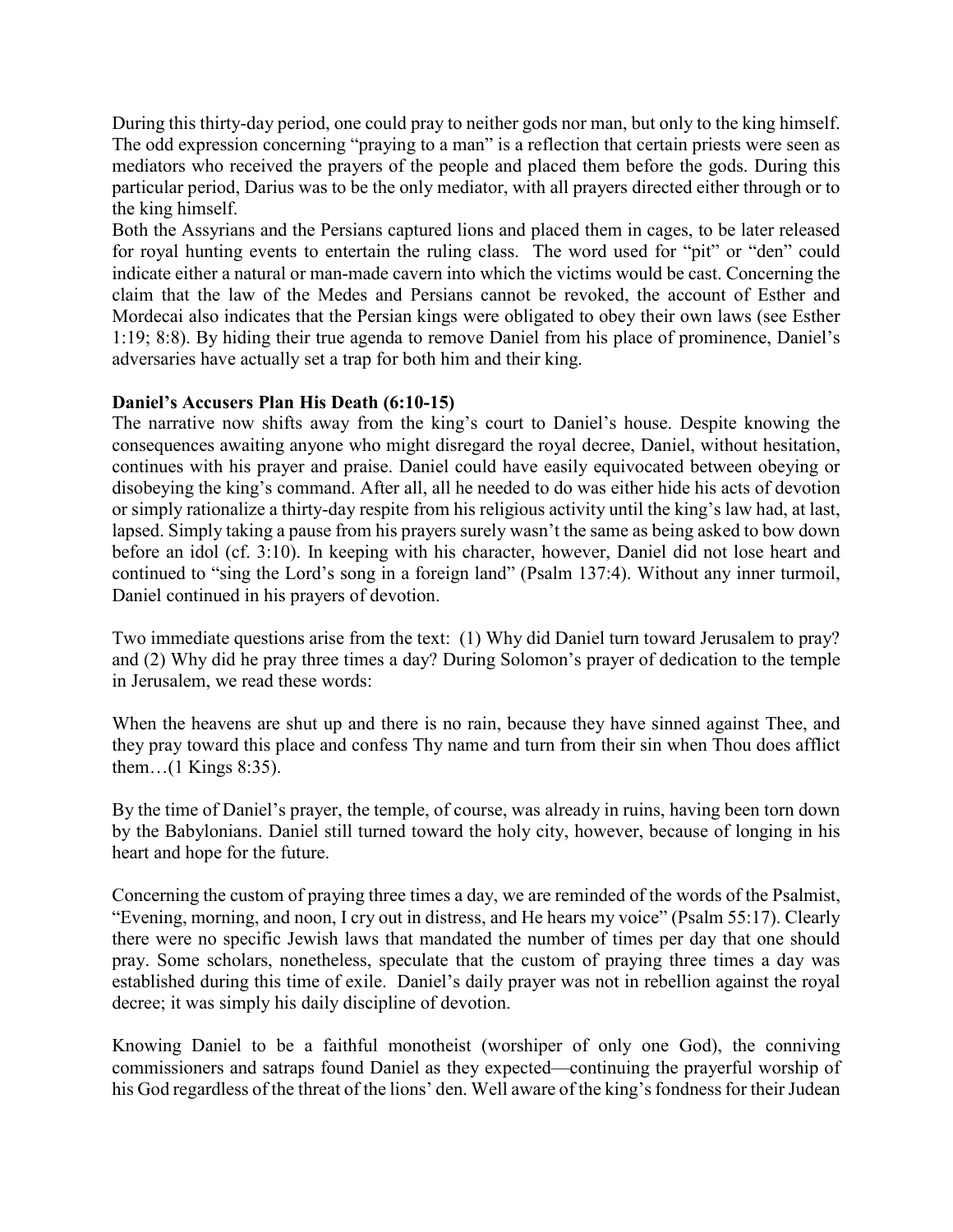colleague, they began the conversation with the king by reminding Darius of his own irrevocable decree. Only after the king had confessed that violators would, indeed, receive a violent death from the lions did they declare that Daniel had been unfaithful, disregarding the king's injunctions as he kept praying three times a day.

Darius found himself deeply distressed at the news (v. 14). This distress probably came from a complex combination of inner emotions. He was distressed because he was about to lose the wisest man in the land—Daniel. And, perhaps, he was distressed because his own ego had placed both him and Daniel in an irrevocable dilemma from which there was no apparent escape. Finally, he must have been greatly angered at the conniving commissioners who had manipulated him into doing harm to his choice administrator.

# **The King's Sleepless Night (6:16-21)**

Having been trapped by his own foolish decree, Darius had no alternative but to deliver Daniel to the pit of the hungry lions. Our writer presents the king as quite human: (1) he searched feverishly, late into the evening, trying to find an escape clause by which to save Daniel (v. 14); (2) he confessed that his greatest desire was that Daniel's God, whom Daniel served faithfully and constantly, would be able to deliver Daniel from the lions' den (v. 16); (3) he spent the entirety of the sleepless evening fasting, refusing every form of entertainment because he was distressed over Daniel's likely death (v. 18); and (4) he arose with the sun, rushed to the lions' den, and declared anxiously, "Daniel, servant of the living God, has your God, whom you constantly serve, been able to deliver you from the lions?" (v. 20). Perhaps the real apex of the narrative occurs when, almost like an echo, Daniel delivered the good news, "O king, live forever!", meaning "My God is able!"

Interestingly enough, Darius identified Daniel's God as the "living God." This description separates Daniel's deity from the pagan deities who could neither see, hear, nor understand (5:23). In contrast, Yahweh saw his servant's problem, heard his prayers, and acted with awesome power to rescue the faithful and judge the wicked. God, in fact, is often described as the "living God" (Deuteronomy 5:26; Joshua 3:10; 1 Samuel 17:26, 36; 2 Kings 19:14, 16; Isaiah 37:4, 17; Jeremiah 10:10; 23:36).

## **Daniel's Deliverance (6:22-23)**

Daniel described his rescue as an angelic encounter. Like the fourth man in the furnace (3:28), a divine messenger once again played an active role in rescuing God's servant(s). In Hebrews 11:33- 34, we read about the mighty acts of God's great heroes who "by faith conquered kingdoms, performed acts of righteousness, obtained promises, shut the mouths of lions, quenched the power of fire…." The author of Hebrews placed in juxtaposition the shutting of lions' mouths with quenching of flames—an apparent connection between Daniel 6 and Daniel 3:25-27. In both the story of the fiery furnace and of the lions' den, an angelic intervention occurred, causing the delivery of God's faithful few.

Perhaps most striking is the continual description of the character of our hero. Daniel is described as faithful (v. 4), beyond negligence or corruption (v. 4), a faithful devotee to Yahweh in both his prayers and praise (v. 10), innocent in God's sight (v. 22), and trusting in his God (v. 23).